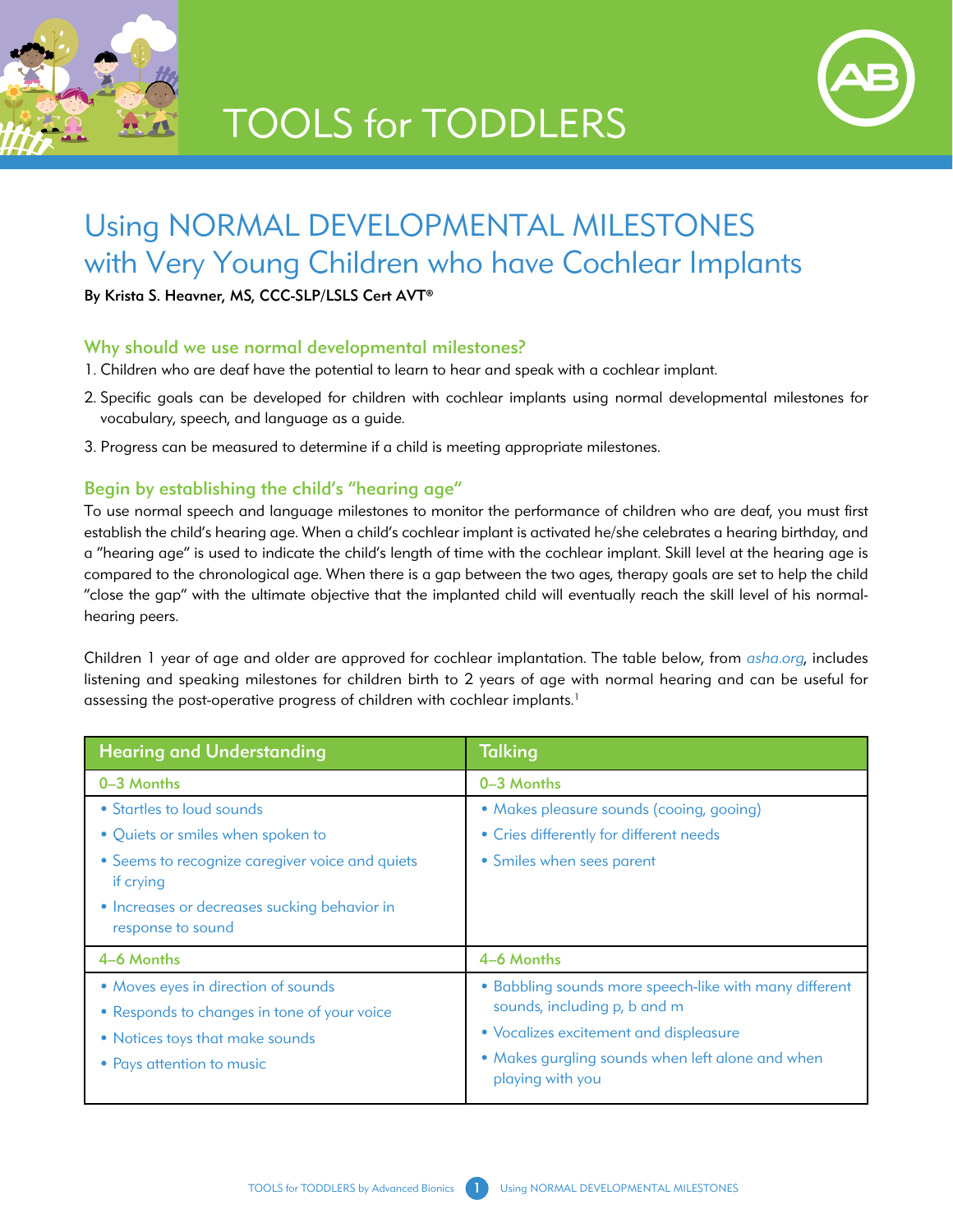

# **TOOLS for TODDLERS**



| <b>Hearing and Understanding</b>                                                                                                                                                                                                                              | <b>Talking</b>                                                                                                                                                                                                                                                             |
|---------------------------------------------------------------------------------------------------------------------------------------------------------------------------------------------------------------------------------------------------------------|----------------------------------------------------------------------------------------------------------------------------------------------------------------------------------------------------------------------------------------------------------------------------|
| 7 Months-1 Year                                                                                                                                                                                                                                               | 7 Months-1 Year                                                                                                                                                                                                                                                            |
| · Enjoys games like peek-o-boo and pat-a-cake<br>• Turns and looks in direction of sounds<br>• Listens when spoken to<br>• Recognizes words for common items like "cup",<br>"shoe," "juice"<br>• Begins to respond to requests ("Come here,"<br>"Want more?") | • Babbling has both long and short groups of sounds<br>such as "tata upup bibibibi"<br>• Uses speech or non-crying sounds to get and<br>keep attention<br>• Imitates different speech sounds<br>• Has 1 or 2 words (bye-bye, dada, mama) although they<br>may not be clear |
| 1-2 Years                                                                                                                                                                                                                                                     | 1-2 Years                                                                                                                                                                                                                                                                  |
| • Points to a few body parts when asked                                                                                                                                                                                                                       | • Says more words every month                                                                                                                                                                                                                                              |
| • Follows simple commands and understands simple<br>questions ("Roll the ball," "Kiss the baby,"<br>"Where's your shoe?")<br>• Listens to simple stories, songs, and rhymes                                                                                   | • Uses some 1-2 word questions ("Where kitty?"<br>"Go bye-bye?" "What's that?")<br>· Puts 2 words together ("more cookie," "no juice,"<br>"mommy book")                                                                                                                    |
| • Points to pictures in a book when named                                                                                                                                                                                                                     | • Uses many different consonant sounds of the<br>beginning of words                                                                                                                                                                                                        |

### Therapy Planning

Each therapy session should contain goals and activities related to each area of development: Audition, Cognition, Speech, Language, and Vocabulary, as well as activities parents can do with their children to reinforce the concepts learned in therapy.

### Auditory Goals

Below is a list which includes some examples of activities that may be included at each level of the auditory hierarchy.

| <b>Hierarchy of Listening Skills</b>                                                                      |                                                                                                                                                                                                                                                                                                                                                                                                                               |  |
|-----------------------------------------------------------------------------------------------------------|-------------------------------------------------------------------------------------------------------------------------------------------------------------------------------------------------------------------------------------------------------------------------------------------------------------------------------------------------------------------------------------------------------------------------------|--|
| Adapted from Figure 4.1, Estabrooks, W. (Ed.) 2006. Auditory-Verbal Therapy Theory and Practice, p. 78.   |                                                                                                                                                                                                                                                                                                                                                                                                                               |  |
| <b>Detection</b>                                                                                          | <b>Identification</b>                                                                                                                                                                                                                                                                                                                                                                                                         |  |
| • Conditioned play response<br>• Spontaneous alerting response                                            | • Suprasegmentals<br>- Prosodic features of speech<br>- Loudness and pitch<br>- Angry and sad voices<br>- Male, female, and children's voices<br>• Segmentals<br>- Initial "sound" vocabulary<br>- Words varying in number of syllables<br>• Words in which the vowel is constant and the<br>consonants contrast in manner, place, and voicing<br>• Two critical elements in a message<br>• Auditory monitoring of segmentals |  |
| <b>Discrimination</b>                                                                                     |                                                                                                                                                                                                                                                                                                                                                                                                                               |  |
| • Same/different tasks<br>- One, two, three-syllable word discrimination<br>- Minimal pair discrimination |                                                                                                                                                                                                                                                                                                                                                                                                                               |  |